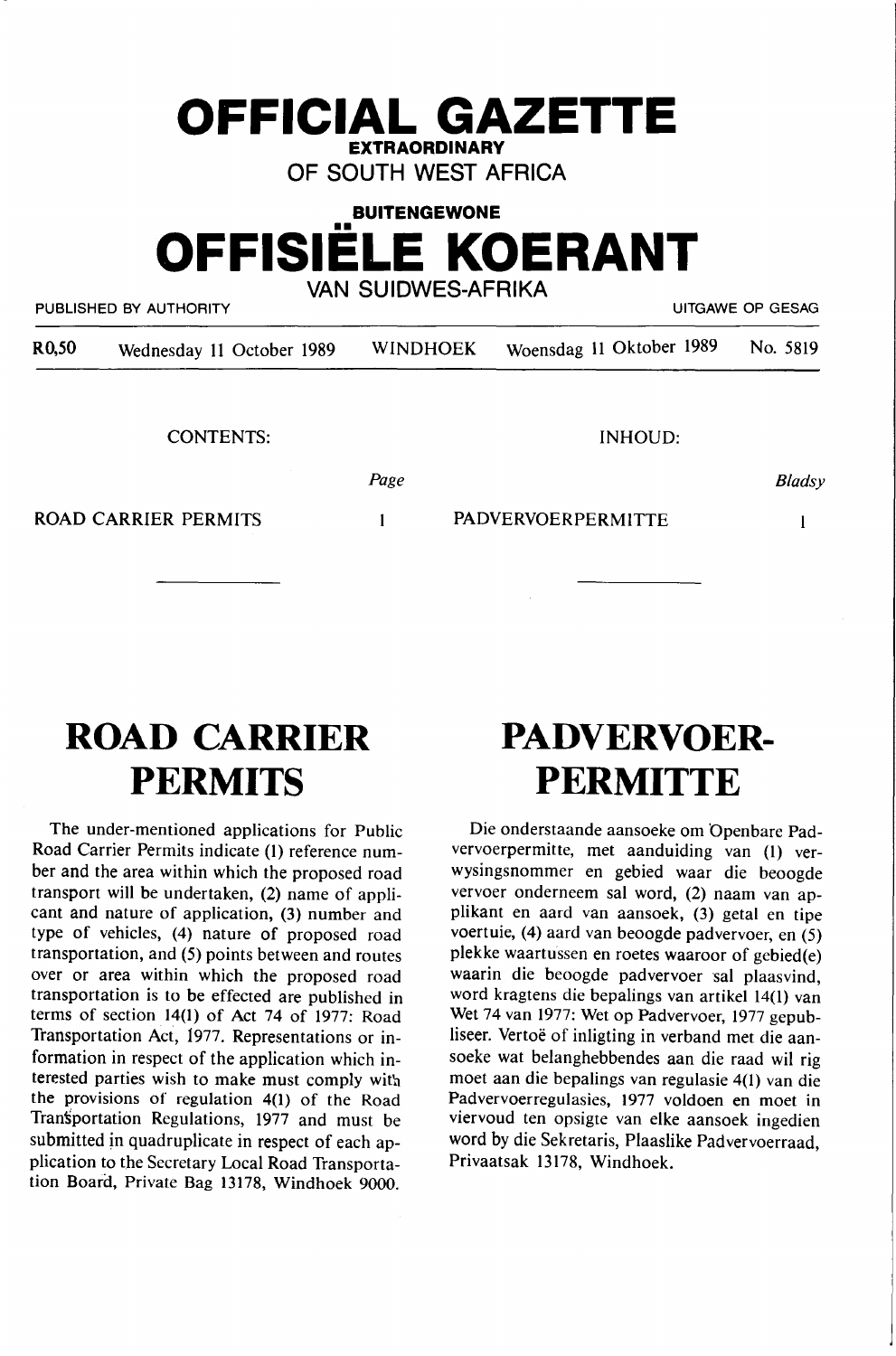- 1. 1988/11/04 OP 472 Windhoek
- 2. Sonnex Investments (Pty) Ltd H/A Namtrac Windhoek - Vervanging van voertuig.
- 3. SW 47330 Vragmotor 5700 kg Vervang
	- SW 47330 Vragmotor 4 000 kg.
- $4+5$  Soos per die aangehegte Bylae "A", "B" + "C".

#### $``A"$

1) Own tools of trade in use for own use only and own spare parts required for the immediate *bona fide* repair to machinery or mechanical plant which has broken down and which on account of urgency must be repaired expeditiously excluding delivery to any business premises to replenish stocks - Within South West Africa.

#### "B"

- l. Own spare parts for own use only when required for the imdiate *bona fide* repair and/or maintenance of machinery and/or mechanical installations which have to be expeditiously and urgently repaired excluding delivery to any business or between branches of the holder or to replenish stock - Within South West Africa (excluding Owambo as set out in annexure C to Government Notice Nr. 2428 dated 29 December 1972).
- 2. Defective contracting machinery and/or earthmoving equipment and/or appropriate accessories for urgent repair - From contracting sites within South West Africa (excluding Owambo as fully set out in paragraph 1 above) direct to places within that area where it is to be urgently repaired by the holder and after repair back to the same contracting sites from where it was conveyed for repair.
- 3. Adding machines, calculators, typewriters, accounting machines and tape recorders for own use only and not for sale - From the holder's one own *bona fide* place of business situated within South West Africa (excluding Owambo as fully set out in paragraph 1 above)

to another own *bona fide* place of business situated within South West Africa (excluding Owambo as fully set out in paragraph 2 above).

- 4. Samples and goods by the holder for demonsstration purposes only and not for sale *en route* or for delivery in persuance of a sale or for sale at a place of demonstration and literature and objects designed for advertising purposes and used for exhibition purposes only - Within South West Africa (excluding Owambo as fully set out in paragraph l above).
- 5. Goods on request of the owner From any place situated within an area with a radius of 80 (eighty) km. calculated from a *bona fide*  branch of the business of the holder to that same branch of the business to be repaired or reconditioned by the holder and thereafter for return delivery to the owner of such goods to the same place of collection.
- 6. Own goods From a place of purchase situated within South West Africa (excluding Owambo as fully set out in paragraph 1 above) to the railway station, railway siding or road motor transport halt, whichever happens to be the nearest to such place of purchase and where the necessary handling facilities are available.
- 7. Own agricultural tractors, machinery, implements and tools belonging to such machinery and delivered with the machinery, direct to farms for farming purposes - Within an area with a radius of 240 (two hundred and forty) km. calculated from the holder's own *bona fide* place of business at Windhoek.

"C"

1. Own spare parts for own use only when required for the immediate *bona fide* repair and/or maintenance of machinery and/or mechanical installations which have to be expeditiously and urgently repaired excluding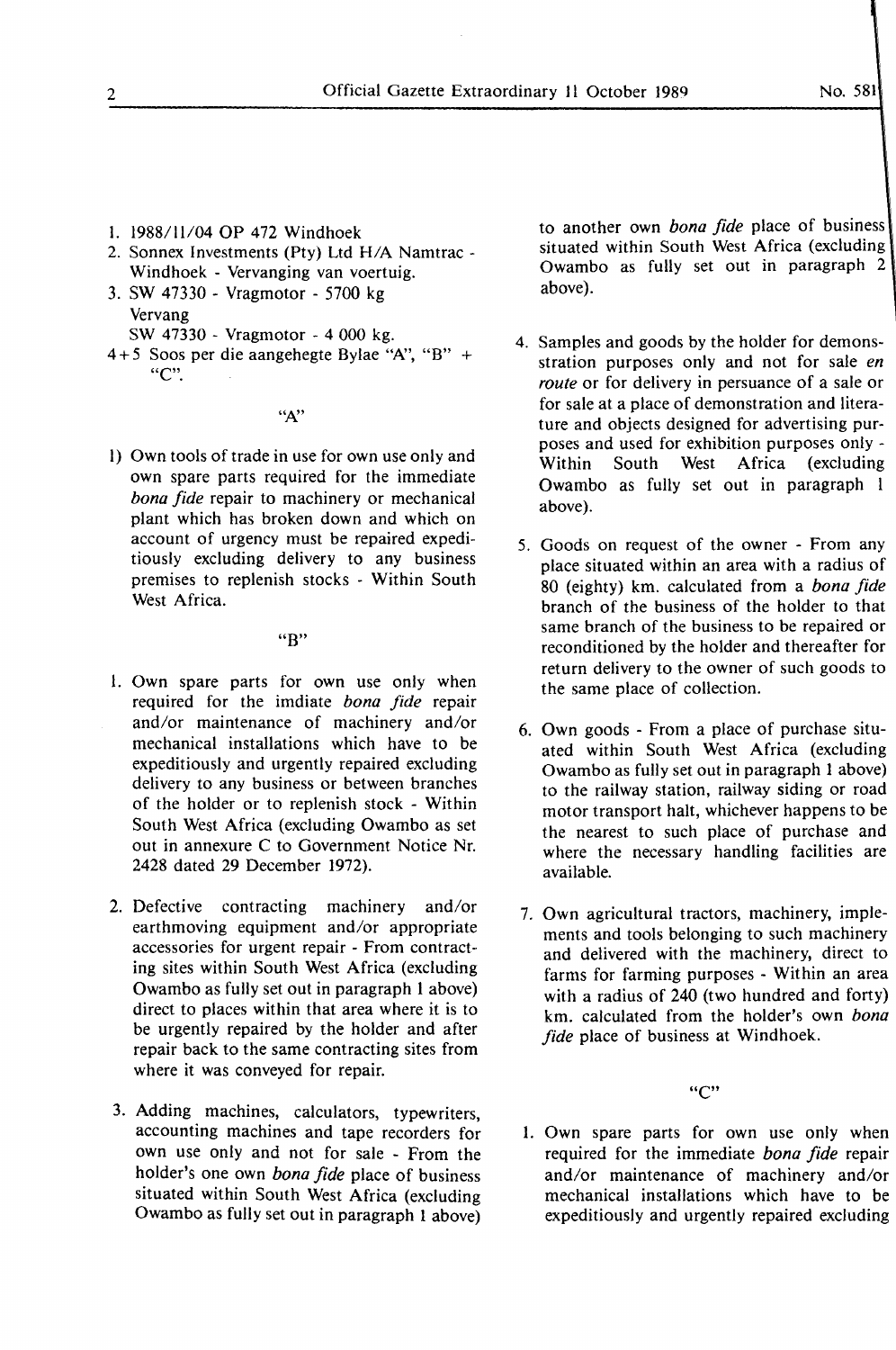any delivery to any business or between branches of the holder or to replenish stock - Within South West Africa.

- 2. Defective contracting machinery and/or earthmoving equipment and/or appropriate accessories for urgent repair - From contracting sites within South West Africa direct to places within that area where it is to be urgently repaired by the holder and after repair back to the same contracting sites from where it was conveyed for repair.
- 3. Adding machines, calculators, typewriters, accounting machines and tape recorders for own use only and not for sale - From the holder's one own *bona fide* place of business situated within South West Africa to another own *bona fida* place of business situated within South West Africa.
- 4. Samples and goods by the holder for demonstration purposes only and not for sale *en route* or for delivery in persuant of a sale or for sale at a place of demonstration and literature and objects designed for advertising purposes and used for exhibition purposes only - Within South West Africa.
- 5. Goods on request of the owner From any place situated within an area with a radius of 80 (eighty) km. calculated from a *bona fide*  branch of the business of the holder to that same branch of the business to be repaired or reconditioned by the holder and thereafter for return delivery to the owner of such goods to the same place of collection.
- 6. Own goods From a place of purchase situated within South West Africa to the railway station, railway siding or road motor transport halt, whichever happens to be the nearest to such place of purchase and where the necessary handling facilities are available.
- 7. Own agricultural tractors, machinery, implements and tools belonging to such machinery and delivered with the machinery, direct to farms for farming purposes - Within an area with a radius of 240 (two hundred and forty) km. calculated from the holder's own *bona fide* place of business at Windhoek.
- I. 1989/01/25 Op 574 **WINDHOEK**
- 2. Z Rcatua Windhoek Vervanging van voertuig.
- 3. SW 53679 M/Kar 5 Passasiers **VERVANG**  SW 58686 - M/Kar - 4 Passasiers
- 4+ 5. Soos per die aangehegte Bylae *"N.'.*

 $``A"$ 

I. Nie meer as 5(vyf) huurmotorpassasiers (drywer ingesluit) en hulle persoonlike bagasie op *bona fide* huurmotorritte nie - Vanaf 'n deur die Munisipaliteit van Windhoek goedgekeurde huurmotorstaanplek Nr. 17(Sewentien) gelee binne die deel van Katutura algemeen bekend as Wanaheda drie na plekke geleë binne die munisipale gebied van Windhoek (uitgesluit Khomasdal) en terug onderhewig aan die voorwaardes en vereistes in die aangehegte Bylae "B" vervat en verder onderhewig aan die voorwaarde dat skriftelike toestemming vir die gebruik van die bepaalde staanplek van die Munsipaliteit van Windhoek verkry moet word en te alle tye tesame met hierdie permit op die betrokke voertuig gehou moet word en op navraag aan 'n gemagtigde amptenaar getoon moet word.

TYDTAFEL: Op aanvraag

TARIEWE: Rl.00 per persoon per enkel rit.

- I. 1989/04/05 OP 3 WINDHOEK
- 2. SWAWEK (Edms) Bpk Windhoek Bykomende Voertuie
- 3. SW 9235 Bus 16 sitplekke
	- SW 31274 Bus IO sitplekke
	- SW 31281 Bus IO sitplekke
	- SW 13868 Bus IO sitplekke
	- SW 74972 Bakkie 758 kg
	- SW 11033 Bakkie 1255 kg
- 4+5. Soos per aangehegte Bylae *"N.'.*

*"N.'* 

Werknemers in die diens van die houer indien geen vergoeding vir sodanige vervoer bereken word nie - Vanaf en na hulle tuistes geleë binne Windhoek munisipale gebied na en vanaf die houer se eie *bona fide* plekke van besigheid te Brakwater en te Van Eck kragstasie.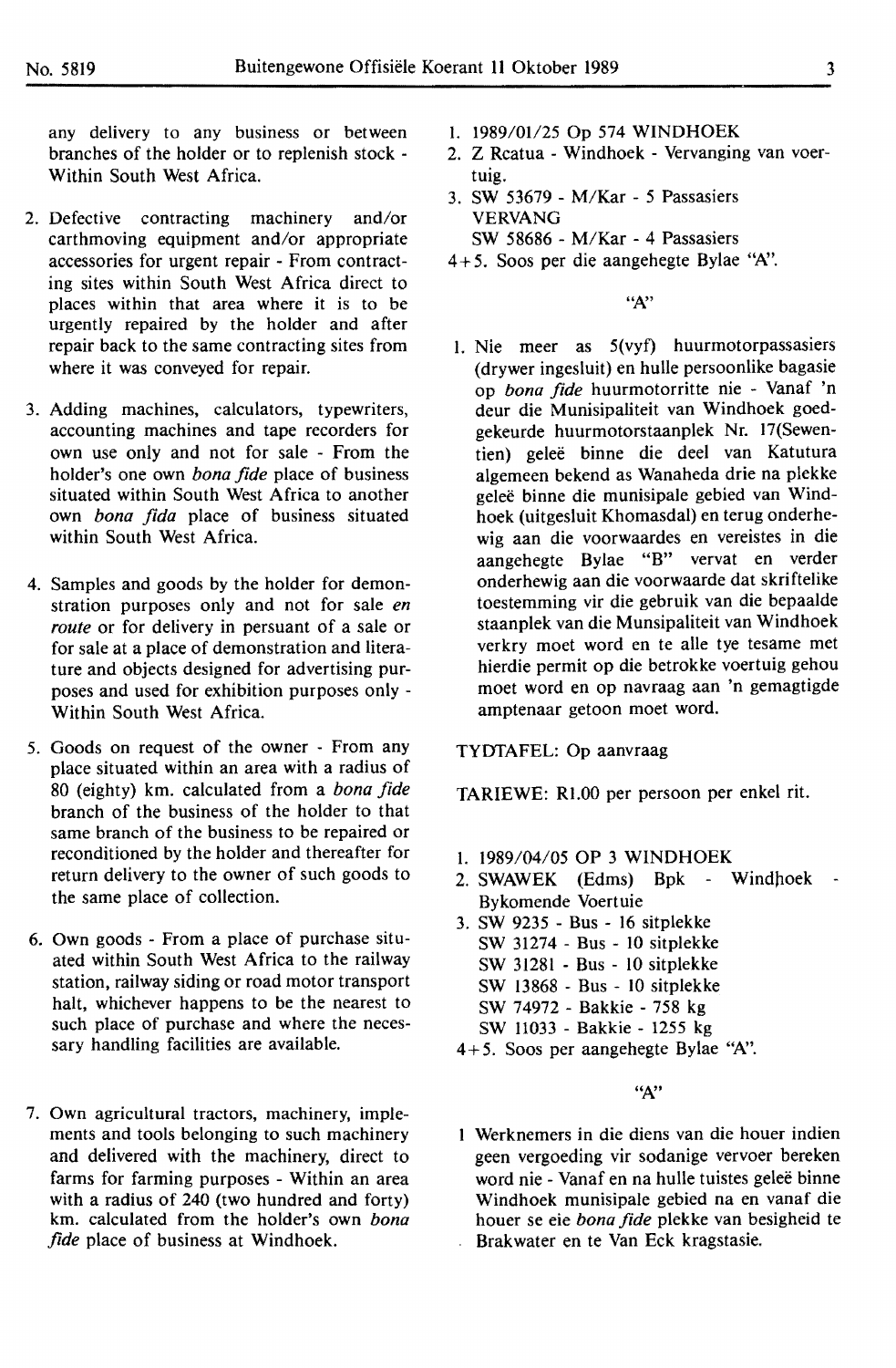- 2. Werknemers in die diens van die houer indien geen vergoeding vir sodanige vervoer bereken word nie - Vanaf en na hulle tuistes geleë binne die munisipale gebiede van Otjiwarongo, Tsumeb, Mariental, Swakopmund en Keetmanshoop na en vanaf hulle werksplekke gelee in dieselfde munisipale gebiede.
- 3. Werknemers in die diens van die houer indien geen vergoeding vir sodanige vervoer bereken word nie - Vanaf en na Ruacana kragsentrale en werksgebied en na en vanaf hulle tuistes geleë in die dorp ongeveer 32 (twee en dertig) kilometer vanaf Ruacana op die Ruacana/Oshakati hoofpad.
- 4. Werknemers in die diens van die houer indien geen vergoeding vir sodanige vervoer bereken word nie- Vanaf hulle werksperseel te Ruacana Kragsentrale en werksgebied na die dorp en lughawe by Ruacana en terug oor dieselfde roete.
- *5.* Eie ambagsgereedskap, toetsapparaat, kampeergereedskap en voorrade redelik benodig vir persoonlike gebruik deur eie werknemers tydens die verrigting van die konstruksie, onderhoud en toetsing van transmissielyne asook verwante distribusiestasie en substasie - Binne Suidwes-Afrika.
- 6. Eie breekbare, delikate elektriese apparaat met insluiting van relês en gemonteerde skakeltuig benodig vir die oprigting, onderhoud en toetsing van kragleiers, distribusiestasies en sub stasies - Binne Suidwes-Afrika.
- 7. Eie materiaal vir eie gebruik vir die *bona fide*  onderhoud en reparasie van transmissielyne en verwante distribusiestasies en substasies bo 66kV - Binne Suidwes-Afrika.
- 1. 1989/04/13 Op 13 WINDHOEK
- 2. G Tuzembeho Wanaheda Vervanging van voertuig.
- 3. SW 63787 M/kar *5* passasiers **VERVANG** 
	- SW 36640 M/kar 4 passasiers.
- 4+5. Soos per die aangehegte bylaag A.

*".N'* 

1. Nie meer as *5* (vyt) huurmotorpassasiers (drywer ingesluit) en hulle persoonlike bagasie op *bona fide* huurmotorritte nie - Vanaf deur die Munisipaliteit van Windhoek goedgekeurde huurmotorstaanplek Nr 17 (Sewentien) gelee binne die deel van Katutura algemeen bekend as Wanaheda na plekke gelee binne die munisipale gebied van Windhoek en terug onderhewig aan die voorwaardes en vereistes in die aangehegte bylae "B" vervat en verder onderhewig aan die voorwaarde dat skriftelik toestemming vir die gebruik van die bepaalde staan plekke van die Munisipaliteit van Windhoek verkry moet word en te alle tye tesame met hierdie permit op die betrokke voertuig gehou moet word en op aanvraag aan 'n gemagtigde amptenaar getoon moet word.

#### TYDTAFEL: Op aanvraag

TARIEWE: Soos ooreengekom

- 1. 1989/04/27 Op 34 WINDHOEK
- 2. B Tjipetekera Katutura Vervanging van voertuig.
- 3. SW 39711 M/kar *5* passasiers Vervang

SW 39711 - M/kar - 4 passasiers

4 + *5* Soos aangehegte bylaag *''A:'.* 

 $A$ "

**1 Nie** meer as *5* (vyt) huurmotorpassasiers (drywer ingesluit) en hulle persoonlike bagasie op *bona fide* huurmotorritte nie - Vanaf 'n deur die Munisipaliteit van Windhoek goedgekeurde huurmotorstaanplek Nr 16 (Sestien) gelee binne die deel van Katutura algemeen bekend as Wanaheda na plekke gelee binne die munisipale gebied van Windhoek (uitgesluit Khomasdal) en terug onderhewig aan die voorwaardes en vereistes in die aangehegte Bylae "B" vervat en verder onderhewig aan die voorwaarde dat skriftelike toestemming vir die gebruik van die bepaalde staanplek van die Munisipaliteit van Windhoek verkry moet word en te alle tye tesame met hierdie permit op die betrokke voertuig gehou moet word en op aanvraag aan 'n gemagtigde amptenaar getoon moet word.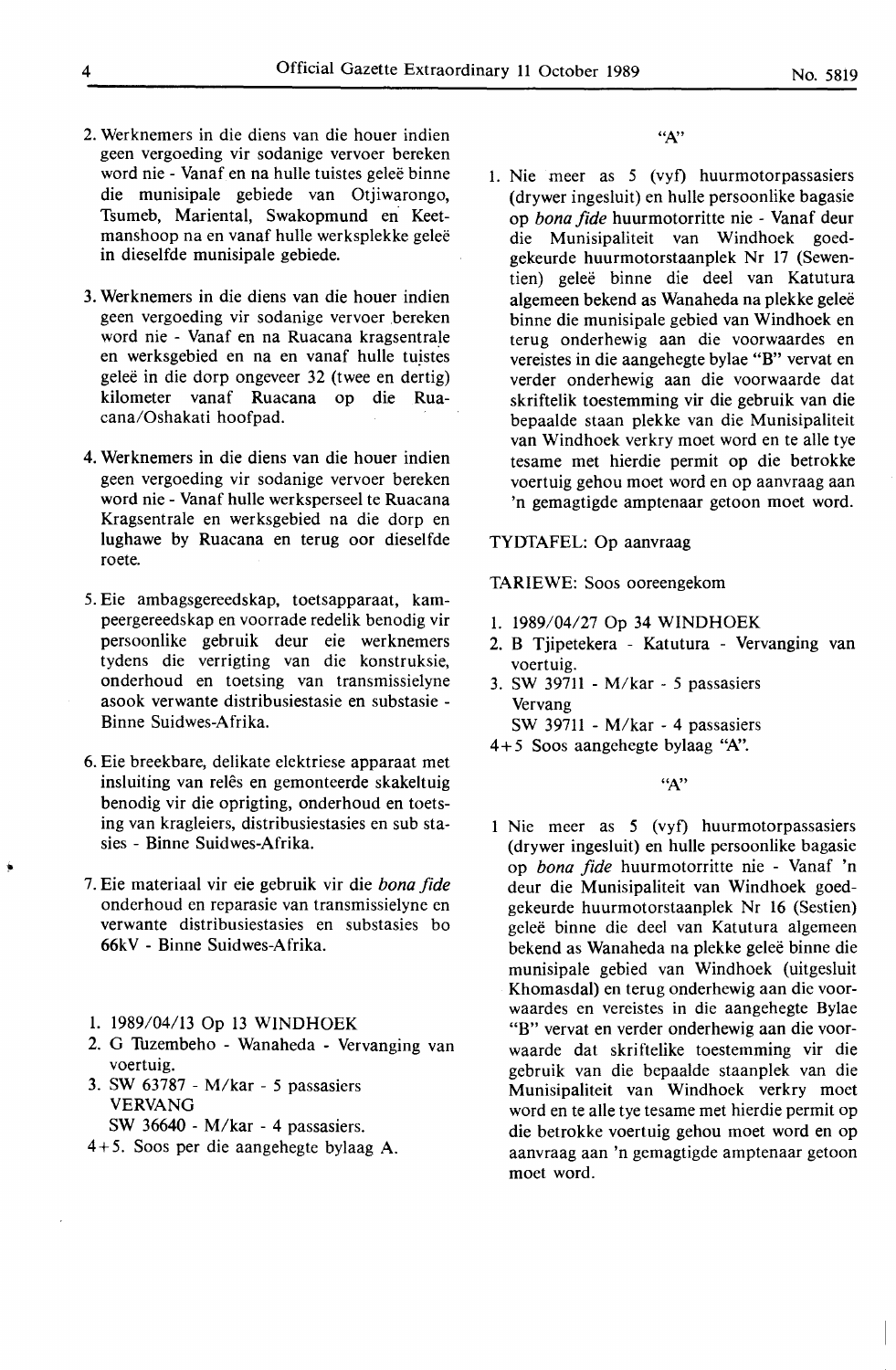TYDfAFEL: Op aanvraag

TARIEWE: Rl.00 per persoon per enkel rit.

- 1. 1989/05/19 OP 66 WINDHOEK
- 2. H + H Eiseb Windhoek Vervanging van voertuig.
- 3. SW 43227 Motorkar *5* passasiers Vervang
- SW 70148 Motorkar 4 passasiers
- 4 + *5* Soos per die aangehegte Bylae *"N'.*

 $``A"$ 

- I. Nie meer as 6 (ses) huurmotorpassasiers (drywer ingesluit) en hulle persoonlike bagasie op *bona fide* huurmotorritte nie - (a) Binne die munisipale gebied van Windhoek (uitgesluit **Khomasdal woonbuurt) onderhewig aan die**  voorwaarde dat die betrokke huurmotor by staanplek Nr 6 (ses) geleë binne die deel van **Katutura algemeen bekend as Damara seksie**  of by die huurmotorstaanplek te Talstraat of **die huurmotorstaanplek te Windhoek spoor**wegstasie gestasioneer moet word en vandaar moet opereer; en (b) op toevallige ritte vanaf plekke gelee binne die munisipale gebied van Windhoek na (i) plekke geleë binne die deel **van Windhoek landdrosdistrik wat buite die**  munisipale gebied van Windhoek gelee is en terug; (ii) plekke gelee binne die landdrosdis**trik van Okahandja en terug; en** (iii) **plekke**  gelee binne Rehoboth landdrosdistrik en terug **onderhewig aan die voorwaarde dat vervoer na**  of vanaf plekke gelee binne Rehoboth **dorpsgebied slegs na 19h00 ondemeem mag**  word.
- 2. **Die magtiging hierbo in paragrawe l(a) en l(b)**  uiteengesit is onderhewig aan die voorwaardes **en vereistes in die aangehegte bylae "B"**  vervat.

TYDfAFEL: Op aanvraag.

# **TARIEWE:**

(A) BINNE DIE MUNISIPALE GEBIED VAN **WINDHOEK** 

Vir die eerste ses kilometer of gedeelte daarvan Rl.00 per persoon per enkel rit. Vir elke verdere kilometer of gedeelte daarvan is die tarief volgens ooreenkoms.

- (B) OP TOEVALLIGE RITTE Soos ooreengekom
- 1. 1989/06/0l OP 93 **WINDHOEK**
- 2. J Tjiho Katutura Vervanging van voertuig.
- 3. SW 58466 M/kar *5* passasiers Vervang
- SW 72688 M/kar 4 passasiers
- 4 + *5* Soos per die aangehegte Bylae **''N.'.**

*"N'* 

1. Nie meer as *5* (vyf) huurmotorpassasiers (drywer ingesluit) en hulle persoonlike bagasie op *bona fide* huurmotorritte nie - Vanaf 'n deur die Munisipaliteit van Windhoek goedgekeurde huurmotorstaanplek Nr 13 (Dertien) gelee binne die deel van Katutura algemeen bekend as Golgota na plekke gelee binne die munisipale gebied van Windhoek (uitgesluit Khomasdal) en terug onderhewig aan die voorwaardes en vereistes in die aangehegte Bylae "B" vervat en verder onderhewig aan die voorwaarde dat skriftelike toestemming vir die gebruik van die bepaalde staanplek van die Munisipaliteit van Windhoek verkry moet word en te alle tye tesame met hierdie permit op die betrokke voertuig gehou moet word en op aanvraag aan 'n gemagtigde amptenaar getoon moet word.

#### TYDTAFEL: Op aanvraag

TARIEWE: Rl.00 per persoon per enkel rit.

- l. 1989/06/02 OP 94 WINDHOEK
- 2. A Irion Windhoek Nuwe aansoek
- 3. 1 x 6 sitplek motor aangekoop te word.
- 4. Huurmotorpassasiers met hul persoonlike bagasie.
- 5. Binne die munisipale gebied van Windhoek.

**TARIEF:** Rl.00 per persoon per enkel rit.

# TYDTAFEL: Op aanvraag.

- 1. 1989/06/14 OP 104 WINDHOEK
- 2. S Katjihingua Windhoek Nuwe aansoek
- 3. Motor aangekoop te word *5* passasiers.
- 4. Huurmotorpassasiers met hul persoonlike bagasie.
- 5. Binne die munisipale gebied van Windhoek.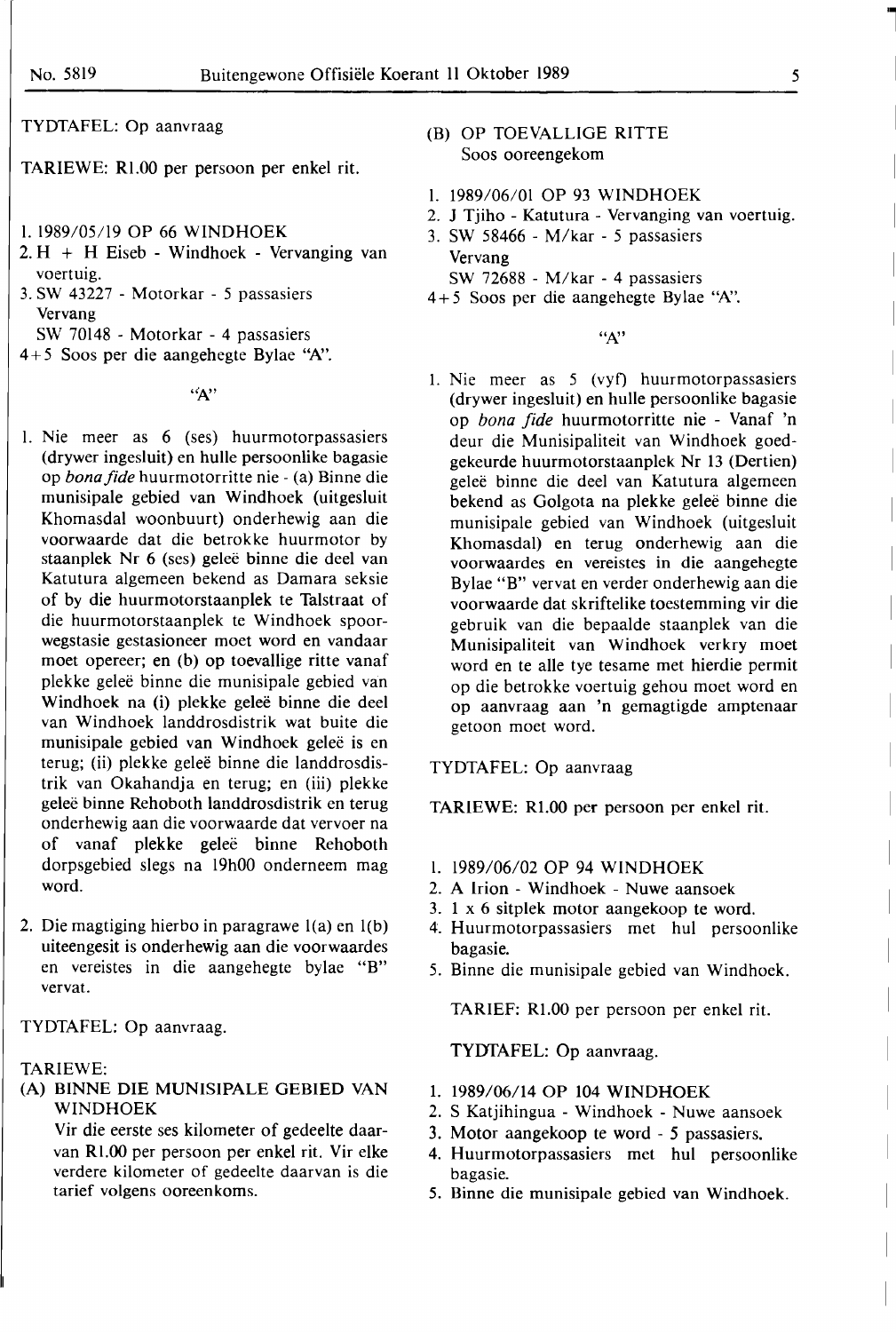- TAFIEF: (a) Vir die eerste 3 km of gedeelte  $= R2.00$ 
	- (b) Elke verdere km of 'n gedeelte  $= 50c$
	- (c) Bestellings vir vervoer tussen 24h00 en 05h00 mag tariewe met die helfte verhoog word.

TYDTAFEL: Op aanvraag.

- 1. 1989/06/15 OP 106 WINDHOEK
- 2. I Tjinae Windhoek Nuwe aansoek.
- 3. 1 x 15 sitplek bus aangekoop te word.
- 4. Huurmotorpassasiers met hul persoonlike bagasie.
- *5.* Binne die munisipale gebied van Windhoek.

TYDTAFEL: Op aanvraag.

TARIEWE: Rl.00 per persoon per enkel rit.

- 1. 1989/05/19 OP 109 WINDHOEK
- 2. T M 1onga Windhoek Bykomende voertuig.
- 3. 1 x 9 sitplek motor aangekoop te word.
- 4. Huurmotorpassasiers met hul persoonlike bagasie.
- *5.* Binne die munisipale gebied in Windhoek

TARIEWE: Rl.00 per persoon per enkel rit.

TYDTAFEL: Op aanvraag.

- 1. 1989/06/19 OP ll0 WINDHOEK
- 2. W T Sithole Windhoek Bykomende voertuig
- 3. 1 x 9 sitplek bussie aangekoop te word.
- 4. Huurmotorpassasiers met hul persoonlike bagasie.
- *5.* Binne die munisipale gebied van Windhoek.

TYDTAFEL: op aanvraag.

TARIEWE: Soos ooreengekom

- 1. 1989/06/19 OP 111 WINDHOEK
- 2. G Matebe Windhoek Nuwe aansoek.
- 3. 1 x 9 sitplek minibus aangekoop te word.
- 4. Huurmotorpassasiers met hul persoonlike bagasie.
- *5.* Binne die munisipale gebied van Windhoek.

TAFIEF: Rl.00 per persoon per enkel rit.

# TYDTAFEL: Op aanvraag

- 1. 1989/06/19 OP 112 OSHAKATI
- 2. T Hasheela Oshakati Nuwe aansoek.
- 3. SBA 3176 Motorkar 6 persone.
- 4. Huurmotorpassasiers met hul persoonlike bagasie.
- *5.* Binne 'n gebied met 'n radius van 50 km. bereken vanaf Oshakati hoofposkantoor.

TYDTAFEL: Soos ooreengekom.

TARIEWE: R2.50 per persoon per enkel rit.

- 1. 1989/06/20 OP ll4 KAOKOLAND
- 2. A J Verwey Windhoek Nuwe aansoek
- 3. 3 x 10 sitplek mini busse aangekoop te word.
- 4. Toeriste en hul persoonlike bagasie, kamp toerusting, voedsel, drank en brandstof.
- *5.* Vanaf Orypembe en Marienfluss vliegvelde na liggings in die Area ten noorde van die Hoarusib Rivier van Kaokoland geleë noord van die Hoarusib rivier.
- 1. 1989/06/20 OP 115 KAOKOLAND
- 2. A J Verwey Windhoek Nuwe Aansoek
- 3. Vragmotor aangekoop te word. 3 000 kg.
- 4. Eie brandstof, kos, drank, bou uitrusting en kampeer uitrusting.
- *5.* Vanaf Opuwa na eie kampeerterrein ten noorde van die Hoarusib rivier in Kaokoland.
- 1. 1989/06/20 OP ll7 WINDHOEK
- 2. A Mbuti Windhoek Nuwe aansoek
- 3. I x *5* sitplek motor aangekoop te word.
- 4. Huurmotorpassasiers met hul persoonlike bagasie.
- *5.* Binne die munisipale gebied van Windhoek.

**TARIEF:** Rl.00 per persoon per enkel rit.

TYDTAFEL: op aanvraag.

- 1. 1989/06/20 OP 118 WINDHOEK
- 2. H Kavaa Windhoek Nuwe aansoek.
- 3. 1 x 9 sitplek bussie aangekoop te word.
- 4. Huurmotorpassasiers met hul persoonlike bagasie.
- *5.* Binne die munisipale gebied van Windhoek.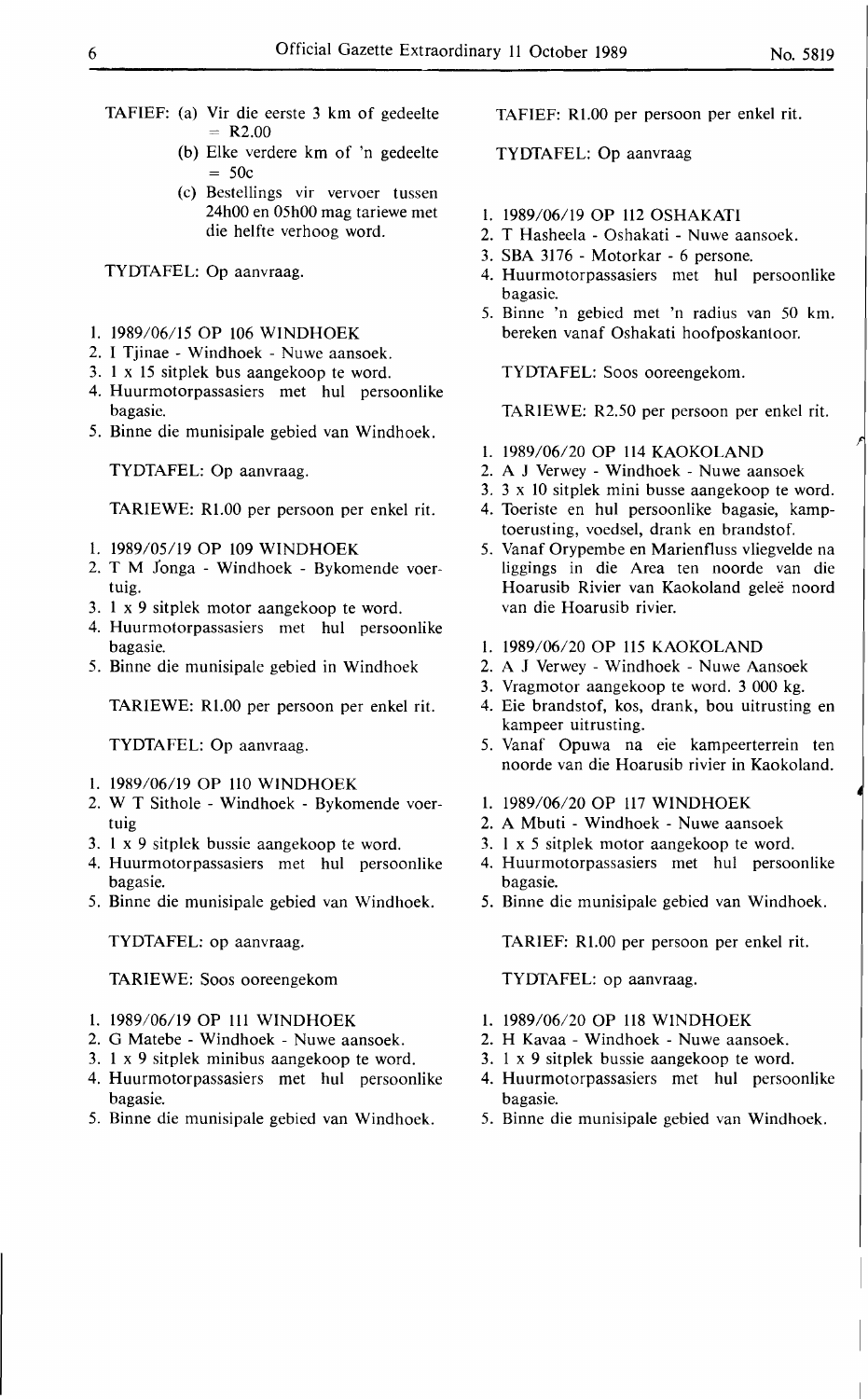TARIEF: Rl.00 per persoon per enkel rit.

TYDTAFEL: Op aanvraag.

- I. 1989/06/20 OP 120 **WINDHOEK**
- 2. G Lukas Windhoek Nuwe aansoek.
- 3. 1 x 9 sitplek bussie aangekoop te word.
- 4. Huurmotorpassasiers met hul persoonlike bagasie.
- 5. Binne die munisipale gebied van Windhoek.

TARIEF: Rl.00 per persoon per enkel rit.

TYDTAFEL: Op aanvraag.

- I. 1989/06/20 OP 121 WINDHOEK
- 2. B Lisako Windhoek Nuwe aansoek.
- 3. I x *5* sitplek motor aangekoop te word.
- 4. Huurmotorpassasiers met hul persoonlike bagasie.
- 5. Binne die munisipale gebied van Windhoek.

TAFIEF: Rl.00 per persoon per enkel rit.

TYDTAFEL: Op aanvraag.

- I. 1989/06/29 OP 122 WINDHOEK
- 2. S Tuaire Katutura Nuwe aansoek.
- 3. I x 9 sitplek bussie aangekoop te word.
- 4. Huurmotorpassasiers met hul persoonlike bagasie.
- 5. Binne die munisipale gebied van Windhoek.

TARIEF: Soos ooreengekom.

TYDTAFEL: Op aanvraag.

- I. 1989/05/20 OP 123 WINDHOEK
- 2. S Tuaire Katutura Nuwe aansoek.
- 3. I x 6 sitplek bussie aangekoop te word.
- 4. Huurmotorpassasiers met hul persoonlike bagasie.
- 5. Binne die munisipale gebied van Windhoek.

**TARIEF:** Soos ooreengekom.

**TYDTAFEL: Op** aanvraag.

- I. **1989/06/20 OP 124 WINDHOEK**
- 2. G Kaute Katutura Nuwe aansoek.
- 3. **1 x 6** sitplek bussie aangekoop te word.
- 4. Huurmotorpassasiers met hul persoonlike bagasie.
- 5. Binne die munisipale gebied van Windhoek.

TARIEF: Soos ooreengekom.

TYDTAFEL: Op aanvraag.

- I. 1989/06/23 OP 137 WINDHOEK
- 2. J Matebe Windhoek Nuwe aansoek.
- 3. I x 9 sitplek M/Bus aangekoop te word.
- 4. Huurmotorpassasiers met hul persoonlike bagasie.
- 5. Binne die munisipale gebied van Windhoek.

TARIEF: R1.00 per persoon per enkel rit.

TYDTAFEL: Op aanvraag.

- I. 1989/06/21 OP 127 WINDHOEK
- 2. T R S Kariko Windhoek Nuwe aansoek.
- 3. I x 9 sitplek bussie aangekoop te word.
- 4. Huurmotorpassasiers met hul persoonlike bagasie.
- 5. Binne die munisipale gebied van Windhoek.

TARIEF: R1.00 per persoon per enkel rit.

TYDTAFEL: Op aanvraag.

- I. 1989/06/20 OP 130 REHOBOTH
- 2. L Gowaseb Rehoboth Nuwe aansoek.
- 3. I x IO sitplek motor aangekoop te word.
- 4. Huurmotorpassasiers met hul persoonlike bagasie.
- 5. Binne Rehoboth dorpsgebied en Rehoboth stasie.

TYDTAFEL: Op aanvraag.

TARIEWE: Rl.00 per persoon per enkel rit.

- I. 1989/06/23 OP 138 WINDHOEK
- 2. J Jonga Windhoek- Nuwe aansoek.
- 3. Motor aangekoop te word. *5* passasiers.
- 4. Huurmotorpassasiers met hul persoonlike bagasie.
- 5. Binne die munisipale gebied van Windhoek.

TARIEF: Rl.00 per persoon per enkel rit.

TYDTAFEL: Op aanvraag.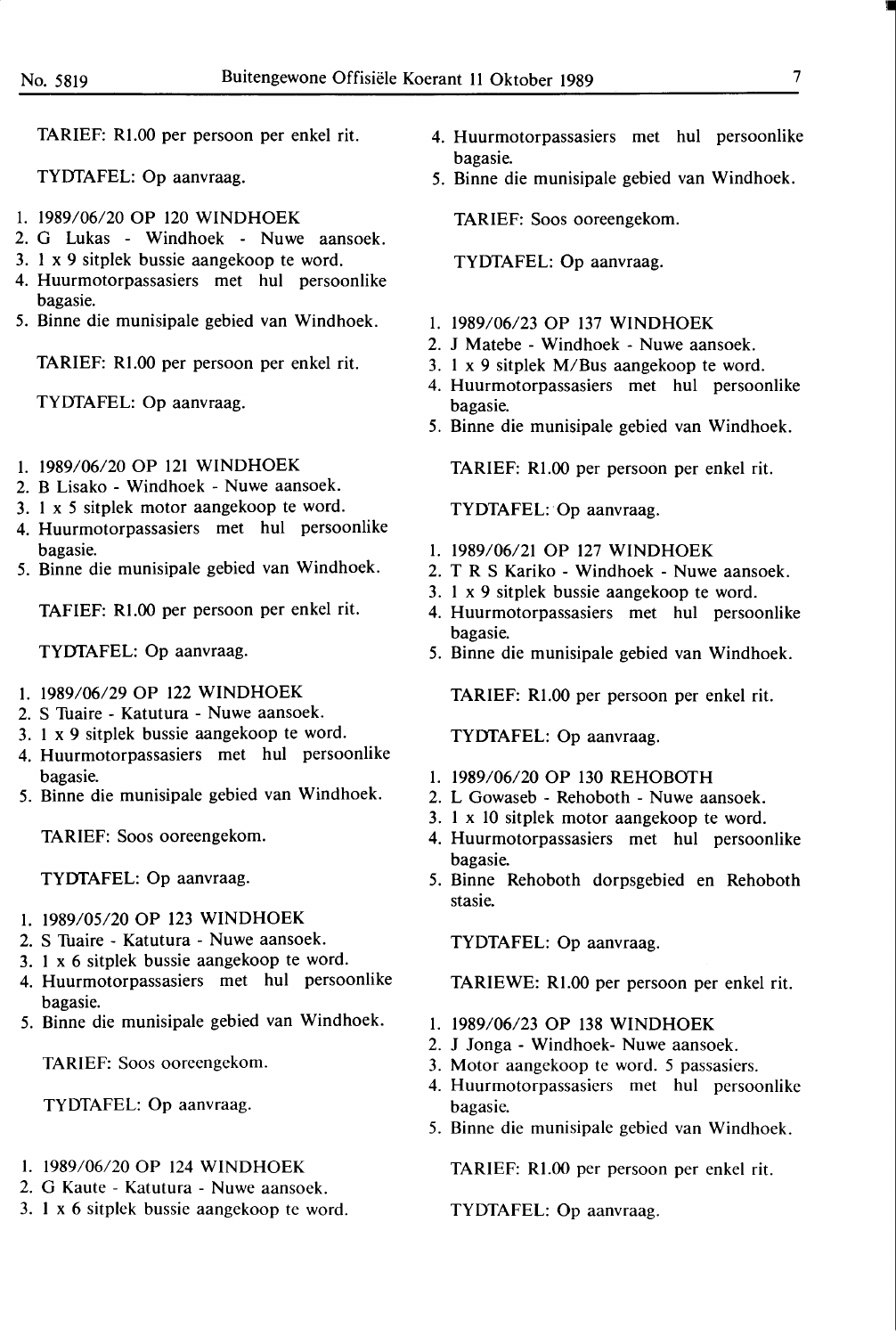- 1. 1989/06/27 OP 146 SWA
- 2. J Steyn en A Ferreira Windhoek Nuwe aansoek.
- 3. SS 6305 motorkar 4 passasiers
- 4. SS 1860 motorkar *5* passasiers plus 3 bykomende voertuie aangekoop te word met dieselfde dravermoe
- 4. Toeriste met hul persoonlike bagasie.
- 5. Vanaf Katima Mulilo na Boesmanland, Kaokoveld, Windhoek sentraal en Windhoek lughawe, Vanaf Windhoek Lughawe/Windhoek sentraal na applikant se besigheid te Katima Mulilo asook Boesmanland, Kaokoveld en grense van Botswana en terug.
- 1. 1989/06/28 OP 152 SWA
- 2. S Kandjella Keetmanshoop Nuwe Aansoek.
- 3. SK 1494 Bus 27 sittende en 8 staande pas-
- sasiers. 4(a) Georganiseerde Geselskappe en hul persoonlike bagasie.
- 4(b) Vanaf Keetmanshoop na plekke gelee binne SWA en terug.
- 5(a) Persone en hul persoonlike bagasie.
- 5(b) Vanaf woonbuurte Kronlein en Tseiblaagte (woonbuurt te Keetmanshoop dorp na plekke gelee binne die munisipale gebied van Keetmanshoop en terug.
	- TYDTAFEL: Roetebeskrywing en voorgestelde tariewe is ter insae beskikbaar by die kantore van die Padvervoerraad, te Windhoek.
- 1. 1989/06/29 OP 157 WINDHOEK
- 2. F Mukungu Windhoek Nuwe aansoek.
- 3. 1 x *5* sitplek motor aangekoop te word.
- 4. Huurmotorpassasiers met hul persoonlike bagasie,
- 5. Binne die munisipale gebied van Windhoek.

TARIEF: Soos ooreengekom.

TYDTAFEL: Op aanvraag.

- 1. 1989/07/03 OP 161 WINDHOEK
- 2. C A Swartz Windhoek Vervanging van voertuig.
- 3. SW 18102 Bussie 10 passasiers Vervang Vervang

SW 18102 - Bussie - *5* passasiers.

4 + *5* Soos aangehegte Bylae ''N.'

**''A:.'** 

- 1. Nie meer as 6 (ses) huurmotorpassasiers (drywer ingesluit) en hulle persoonlike bagasie op *bona fide* huurmotorritte nie - (a) Binne die munisipale gebied van Windhoek (uitgesluit Khomasdal woonbuurt) onderhewig aan die voorwaarde dat die betrokke huurmotor by staanplek Nr 14 (Veertien)) gelee binne die deel van Katutura algemeen bekend as Golgota of by die huurmotorstaanplek te Talstraat of die huurmotorstaanplek by Windhoek spoorwegstasie gestasioneer moet word en vandaar moet opereer; en (b) op toevallige ritte vanaf plekke gelee binne die munisipale gebied van Windhoek na (i) plekke geleë binne die deel van Windhoek landdrosdistrik wat buite die munisipale gebied van Windhoek geleë is en terug; (ii) plekke geleë binne die landdrosdistrik van Okahandja en terug; en (iii) plekke gelee binne Rehoboth landdrosdistrik en terug onderhewig aan die voorwaarde dat vervoer na of vanaf plekke gelee binne Rehoboth dorpsgebied slegs na 19h00 onderneem mag word.
- 2. Die magtiging hierbo in paragrawe l(a) en l(b) uiteengesit is onderhewig aan die voorwaardes en vereistes in die aangehegte bylae "B" vervat.

TYDTAFEL: Op aanvraag.

# TARIEWE:

- (A) BINNE DIE MUNISIPALE GEBIED VAN WINDHOEK Vir die eerste ses kilometer of gedeelte daarvan Rl.00 per persoon per enkel rit. Vir elke
- verdere kilometer of gedeelte daarvan is die tarief volgens ooreenkoms. (B) OP TOEVALLIGE RITTE
- Soos ooreengekom.
- 1. 1989/07/11 OP 168 WINDHOEK
- 2. C L Maciko Windhoek Nuwe aansoek.
- 3. Motor aangekoop te word *5* passasiers
- 4. Huurmotorpassasiers met hul persoonlike bagasie.
- 5. Binne die munisipale gebied van Windhoek.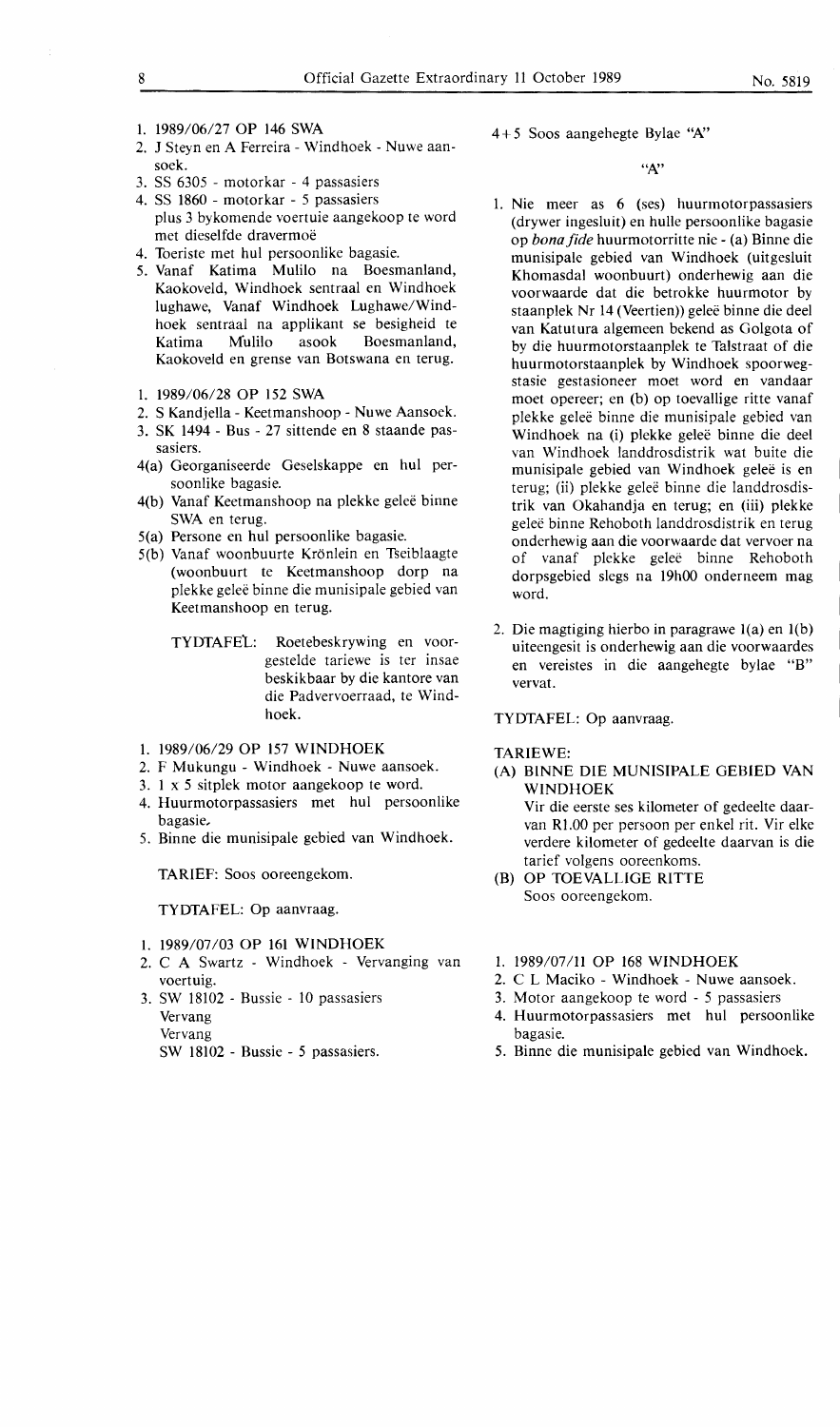TARIEWE: Rl.00 per persoon per enkel rit.

TYDTAFEL: Op aanvraag.

- 1. 1989/07/11 OP 170 WINDHOEK
- 2. E Matebe Windhoek Nuwe aansoek.
- 3. Motor aangekoop te word 6 passasiers
- 4. Huurmotorpassasiers met hul persoonlike bagasie.
- *5.* Binne die munisipale gebied van Windhoek.

TARIEWE: Soos ooreengekom.

TYDTAFEL: Op aanvraag.

- 1. 1989/07/11 OP 171 WINDHOEK
- 2. P Rutjindo Windhoek Vervanging van voertuig.
- 3. SW 47749 M/kar *5* passasiers Vervang

SW 37176 - M/kar - 4 passasiers.

 $4+5$  Soos per die aangehegte Bylae "A"

*"N'* 

1. Nie meer as 5 (vyf) huurmotorpassasiers (drywer ingesluit) en hulle persoonlike bagasie op *bona fide* huurmotorritte nie - Vanaf deur die Munisipaliteit van Windhoek goedgekeurde huurmotorstaanplek Nr 16 (Sestien) gelee binne die deel van Katutura algemeen bekend as Wanaheda na plekke gelee binne die munisipale gebied van Windhoek en terug onderhewig aan die voorwaardes en vereistes in die aangehegte bylae "B" vervat en verder onderhewig aan die voorwaarde dat skriftelike toestemming vir die gebruik van die bepaalde staanplekke van die Munisipaliteit van Windhoek verkry moet word en te alle tye tesame met hierdie permit op die betrokke voertuig gehou moet word en op aanvraag aan 'n gemagtigde amptenaar getoon moet word.

#### TYDTAFEL: Op aanvraag

TARIEWE: Soos ooreengekom

- 1. 1989/07/19 OP 183 WINDHOEK
- 2. A Mango Windhoek Nuwe aansoek.
- 3. 1 x 5 sitplek motor aangekoop 'te word.
- 4. Huurmotorpassasiers met hul persoonlike bagasie.
- 5. Binne die munisipale gebied van Windhoek.

TARIEF: R2.00 per persoon per enkel rit.

TYDTAFEL: Op aanvraag.

- 1. 1989/07/20 OP 186 WINDHOEK
- 2. P Rooi Windhoek Vervanging van voertuig.
- 3. SW 45952 M/kar 5 passasiers Vervang

SW 25535 - M/kar - 4 passasiers.

4 + 5 Soos per aangehegte Bylae *"N'* 

*"N'* 

1. Nie meer as 5 (vyf) huurmotorpassasiers (drywer ingesluit) en hulle persoonlike bagasie op *bona fide* huurmotorritte nie - Vanaf 'n deur die Munisipaliteit van Windhoek goedgekeurde huurmotorstaanplek Nr 10 (tien) gelee binne die deel van Katutura algemeen bekend as Soweto na plekke geleë binne die munisipale gebied van Windhoek (uitgesluit Khomasdal) en terug onderhewig aan die voorwaardes en vereistes in die aangehegte Bylae "B" vervat en verder onderhewig aan die voorwaarde dat skriftelike toestemming vir die gebruik van die bepaalde staanplek van die Munisipaliteit van Windhoek verkry moet word en te alle tye tesame met hierdie permit op die betrokke voertuig gehou moet word en op aavraag aan 'n gemagtigde amptenaar getoon moet word.

TYDTAFEL: Op aanvraag

TARIEWE: Rl.00 per persoon per enkel rit.

- 1. 1989/08/02 OP 199 WINDHOEK
- 2. SWA Safaris + Anno (Pty) Ltd Windhoek Additional vehicle
- 3. SW 47057 Kombi 950 kg
- 4+5 As per attached annexure " $A'' + 'B''$

*"N'* 

The conveyance of not more than 10 (ten) persons (including the driver) and their personal effects by means of the motor vehicle described in this public road carrier permit and which has been chartered for a group of persons travelling together for the purpose of attending or taking part in a picnic or any competition or game - From Windhoek or Walvis Bay on Saturdays,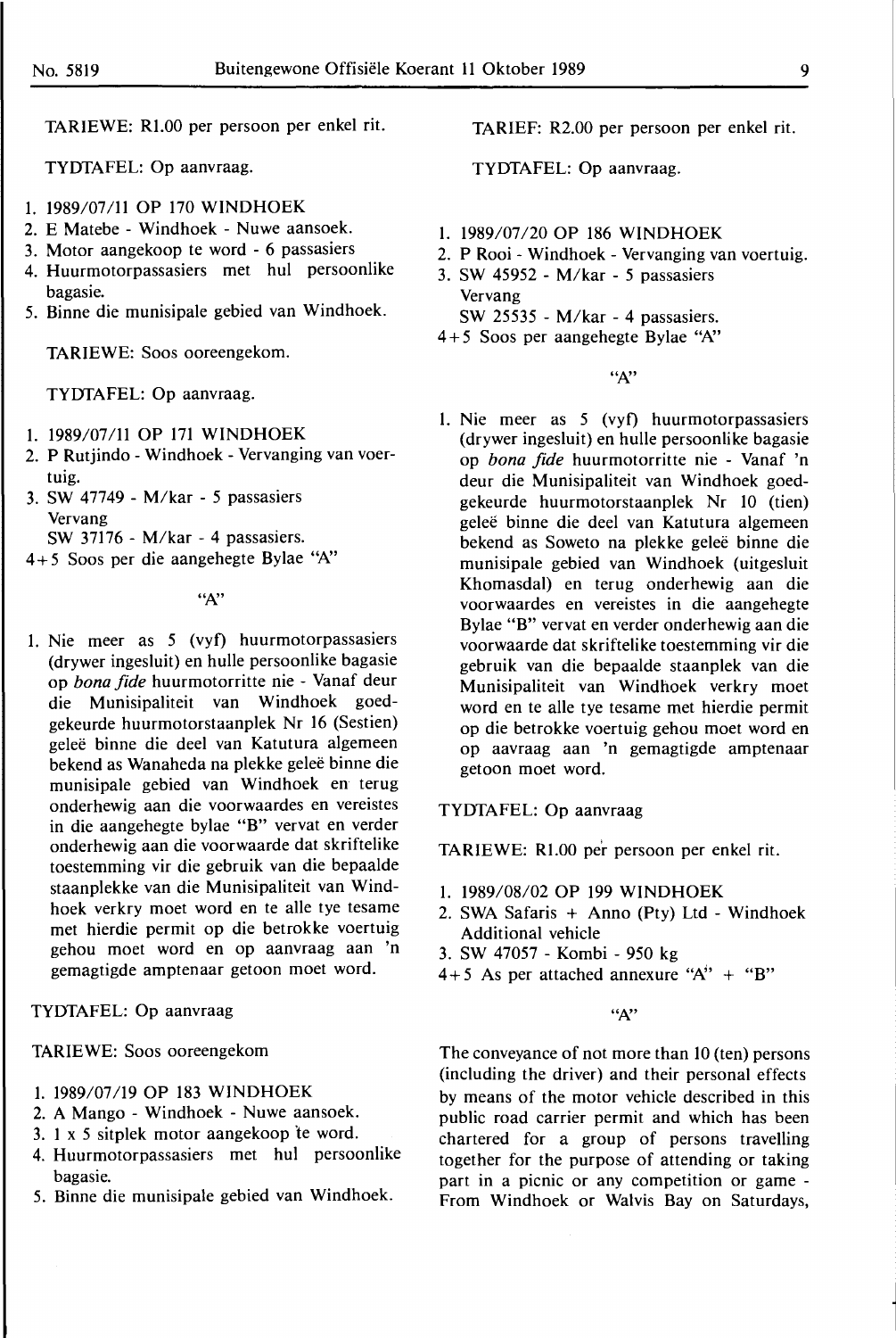Sundays or public holidays to points - Within South West Africa (excluding Owambo as fully set out in annexure C to Government Notice Nr. 2428 dated 29 December 1972) and return.

The authority defined above is subject to the following conditions that:

- (i) Once the vehicle has been chartered for a specific tour the holder of this public road carrier permit shall not be allowed to sell vacant seats on the vehicle for that tour;
- (ii) Apart from the conveyance authorised in this public road carrier permit, the holder thereof shall not make know generally whether by means of a notice published in a newspaper of in any other manner his intention to undertake a particular journey over any particular route; and
- (iii) All persons shall be returned to the point of commencement of the tour.

"B"

- I. Not more than IO (ten) persons (including the driver) and their personal effects on tours and their safari equipment - From Windhoek and Walvis Bay to points within South West Africa (excluding Owambo as set out in annexure C to Government Notice Nr. 2428 dated 29 December 1972) and return.
- 2. Tourists and hunting parties together with their personal luggage, safari equipment, personal effects and trophies - From J.G. Strijdom Airport to game farms within South West Africa (excluding Owambo as fully set out in paragraph l above) and return or to Eros Airport if guests choose to visit game farms by plane.

The conveyance authorised herein is subject to the following conditions that:-

- 1. No additional persons shall be picked up at any point other than the starting point of each route as prescribed above and no persons shall be set down en route except as provided for in condition 2 below.
- 2. All persons shall be conveyed back to the point of embarkation except in case of a person who wishes to discontinue a tour to a place beyond the borders of South West Africa.
- 1. 1989/08/11 OP 273 **WINDHOEK**
- 2. J S Hendricks Windhoek Vervanging van voertuig.
- 3. SW 39209 Kombi 9 passasiers Vervang SW 2712 - M/kar - *5* passasiers.
- 4+ *5* Soos per die aangehegte Bylae 'W'

**"N'** 

- I. Nie meer as 6 (ses) persone (drywer ingesluit) nie asook hulle persoonlike bagasie op *bona fide* taxiritte - Vanaf:
	- (a) 'n woning gelee binne die gedeelte van Katutura omsluit deur Claudius Kandovazustraat, Sukkotstraat, Sabbatstraat, Salemstraat, Sanhedrinstraat, Isak Kazongaristraat, Augeikastraat, Attie Potgieterstraat, **P.A.** de Wetstraat, Penningstraat, Patmosstraat na 'n ander woning of besigheidsplek geleë binne die gebied omsluit deur die gemelde strate of vanaf 'n besigheidsplek gelee binne die gedeelte omsluit deur die gemelde strate na 'n ander besigheidsplek of woning geleë binne die gedeelte omsluit deur die gemelde strate;
	- (b) die deur die munisipale goedgekeurde taxistaanplek gelee binne die gedeelte omsluit deur Claudius Kandovazustraat, Sukkotstraat, Sabbatstraat, Salemstraat, Sanhedrinstraat, Isak Kazongaristraat, Augeikastraat, Attie Potgieterstraat, P.A. de Wetstraat, Penningstraat, Patmosstraat vanaf wonings of besigheidsplekke gelee binne die gemelde omskryfde gebied in Katutura na plekke geleë binne die munisipale gebied van Windhoek;
	- (c) die taxistaanplek in Talstraat en die taxistaanplek by Windhoek spoorwegstasie na plekke geleë binne die gedeelte van Katutura omsluit deur Claudius, Kandovazustraat, Sukkotstraat, Sabbatstraat, Salemstraat, Sanhedrinstraat, Isak Kazongaristraat, Augeikastraat, Attie Potgieterstraat, P.A. de Wetstraat, Penningstraat, Patmosstraat;
	- (d) 'n woning of besigheidsplek gelee binne die munisipale gebied van Windhoek na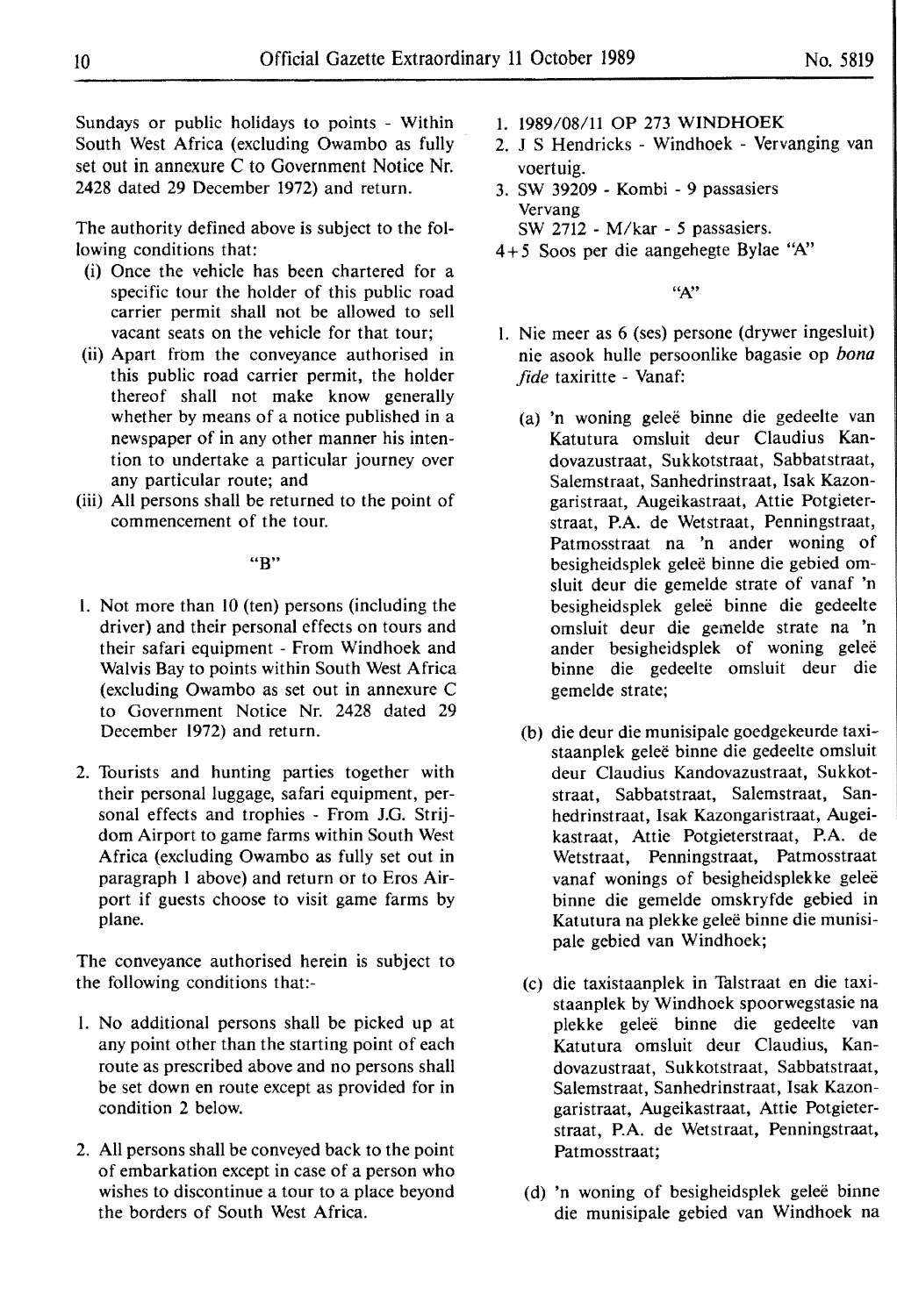plekke gelee binne die gedeelte van Katutura omsluit deur Claudius Kandovazustraat, Sukkostraat, Sabbatstraat, Salemstraat, Sanhedrinstraat, Isak Kazongaristraat, Augeikastraat, Attie Potgieterstraat, **P.A.** de Wetstraat, Penningstraat, Patmosstraat;

# TARIEWE: Soos ooreengekom

TYDTAFEL: Op aanvraag.

Die magtiging hierbo uitgesit is onderhewig aan die voorwaarde, in bylae **"B"** hiertoe vervat.

- 2. Nie meer as 6 (ses) persone (drywer ingesluit) nie, asook hulle persoonlike bagasie op *bona fide* taxiritte - Vanaf:
	- (a) 'n woning gelee binne Khomasdal na 'n ander woning of besigheidsplek geleë binne Khomasdal of vanaf 'n besigheidsplek gelee binne Khomasdal na 'n ander besigheidsplek of woning geleë binne Khomasdal; en
	- (b) die taxistaanplek in Talstraat en die taxistaanplek by Windhoek spoorwegstasie na plekke gelee binne Khomasdal woonbuurt;
	- (c) huurmotorstaanplekke geleë binne Khomasdal na plekke gelee binne die munisipale gebied van Windhoek; en
	- (d) 'n woning of besigheidsperseel geleë binne die munisipale gebied van Windhoek na plekke gelee binne Khomasdal woonbuurt.

#### **TARIEWE:**

Soos ooreengekom

#### **TYDTAFEL:**

#### Op aanvraag

Die magtiging hierbo uiteengesit is onderhewig aan die voorwaardes, in bylae **"B"** hiertoe vervat.

- 1. 1989/08/11 OP 272 WINDHOEK
- 2. J Gariseb Windhoek Vervanging van voertuig.
- 3. SW 50600 M/bus 9 passasiers Vervang SW 13978 - M/kar - 5 passasiers.
- 4 + 5 Soos per die aangehegte Bylae *"N'*

**"N'** 

I. Nie meer as 6 (ses) persone (drywer ingesluit) op *bona fide* huurmotorritte nie asook hulle persoonlike bagasie - Vanaf en na 'n deur die munisipaliteit van Windhoek goekgekeurde staanplek gelee binne die deel van Katutura omsluit deur Claudius Kandovazustraat,<br>Andrew Mogaliestraat. Centrallaan. Mika Mogaliestraat, Centrallaan, Mika Shimbulistraat, Compoundstraat, Attie Potgieterstraat, Genesaretstraat, Dawid Goresebstraat, Mathias Hoesebstraat, Centrallaan, Frans Hoesemabstraat, Isak Kazongaristraat, Sinaistraat, Sanhedringstraat, Sukkotstraat, Troasstraat en Timnastraat (algemeen bekend as Gemengde seksie) na plekke gelee binne die munisipale gebied van Windhoek en terug onderhewig aan die voorwaarde en vereistes in die aangehegte bylae "B" uiteengesit en onderhewig aan die verdere voorwaarde dat die skriftelike goedkeuring vir die gebruik van die bepaalde staanplekke te alle tye tesame met hierdie openbare padvervoerpermit op die betrokke voertuig ghou moet word.

#### TYDTAFEL: Op aanvraag.

#### TARIEWE

- (A) VOLGENS AFSTAND VIR DIE HUUR VAN DIE VOERTUIG
- (a) , Vir die eerste drie kilometer of gedeelte daarvan .............. R2.00
- (b) Vir elke verdere kilometer of gedeelte daarvan ............. R0.50
- (c) Vir bestellings ontvang vir vervoer tussen die ure 24h00 en 05h00 mag die tariewe met die helfte verhoog word.
- (B) BAGASIE PER ITEM
- (a) Sambreel, handsak en kamera . GRATIS
- (b) Tasse en ander bagasie ........ R0.05
- 1. 1989/08/14 OP 275 WINDHOEK
- 2. P G Schelke Lüderitz Bykomende voertuig.
- 3. SL 156 Bus 7 passasiers
- 4 + 5 Soos per die aangehegte Bylae *"N'.*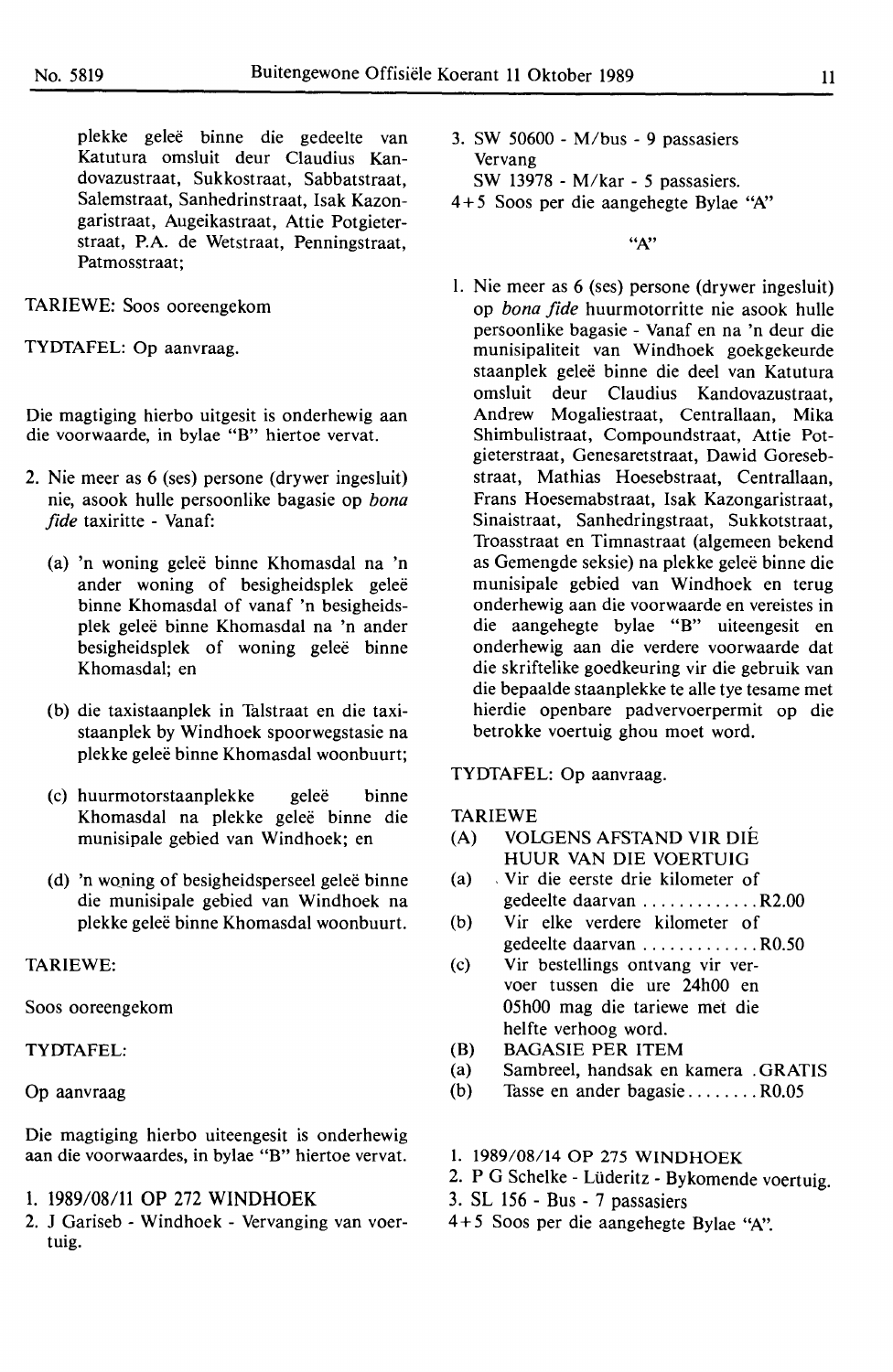"N'

1. Tourists and their personal effects - From Liideritz to places of interest situated within South West Africa and return.

#### TIME-TABLE

As and when required

#### TARIFF

As per agreement.

- 1. 1989/08/14 OP 276 WINDHOEK
- 2. G Shilongo Windhoek Nuwe aansoek.
- 3. 5 sitplek motor aangekoop te word.
- 4. Huurmotorpassasiers met hul persoonlike bagasie.
- 5. Binne die munisipale gebied van Windhoek.

TARIEF: Rl.00 per persoon per enkel rit.

TYDTAFEL: Op aanvraag.

- I. 1989/08/23 OP 296 **WINDHOEK**
- 2. F Gouws Windhoek Nuwe aansoek.
- 3. 5 sitplek motor aangekoop te word.
- 4. Huurmotorpassasiers met hul persoonlike bagasie.
- 5. Binne die munisipale gebied van Windhoek.

TARIEF: Rl.00 per persoon per enkel rit.

TYDTAFEL: Op aanvraag.

- l. 1989/08/24 OP 297 WINDHOEK
- 2. M Kazatjike Windhoek Vervanging van voertuig.
- 3. SW 72508 M/kar 5 passasiers Vervang

SW 72508 - M/kar - 4 passasiers.

4 + 5 Soos per die aangehegte Bylae *"A:'* 

*"N'* 

I. Nie meer as 5 (vyf) huurmotorpassasiers (drywer ingesluit) en hulle persoonlike bagasie op *bona fide* huurmotorritte nie - Vanaf 'n deur die Munisipaliteit van Windhoek goedgekeurde huurmotorstaanplek Nr 16 (Sestien) gelee binne die deel van Katutura algemeen bekend as Wanaheda twee na plekke geleë binne die munisipale gebied van Windhoek (uitgesluit Khomasdal) en terug onderhewig aan die voorwaardes en vereistes in die aangehegte Bylae "B" vervat en verder onderhewig aan die voorwaarde dat skriftelike toestemming vir die gebruik van die bepaalde staanplek van die Munisipaliteit van Windhoek verkry moet word en te alle tye tesame met hierdie permit op die betrokke voertuig gehou moet word en op aanvraag aan 'n gemagtigde amptenaar getoon moet word.

TYDTAFEL: Op aanvraag

TARIEWE: Rl.00 per persoon per enkel rit.

- l. 1989/08/25 OP 300 WINDHOEK
- 2. G H Kakuva Windhoek Vervanging van voertuig.
- 3. SW 18308 M/kar 9 passasiers Vervang
	- SW 50539 M/kar 6 passasiers
- 4 + 5 Soos per aangehegte Bylae *''A:'*

*''A:'* 

I. Nie meer as 6 (ses) huurmotorpassasiers en hulle persoonlike bagasie op *bona fide* huurmotorritte nie - Vanaf 'n deur die Munisipaliteit van Windhoek goedgekeurde staanplek gelee binne Wanaheda (uitbreiding van Katutura) na plekke geleë binne die munisipale gebied van Windhoek onderhewig aan die voorwaardes en vereistes in die aangehegte bylae "B" vervat en onderhewig aan die verdere voorwaarde dat die houer vooraf skriftelike toestemming vir die gebruik van die bepaalde staanplek van die Munisipaliteit van Windhoek moet bekom en dat die skriftelike toestemming te alle tye op die betrokke voertuig gehou moet word en op aanvraag aan 'n gemagtigde amptenaar getoon moet word.

TYDTAFEL:

Op aanvraag

TARIEWE:

Rl.00 per persoon per enkel rit.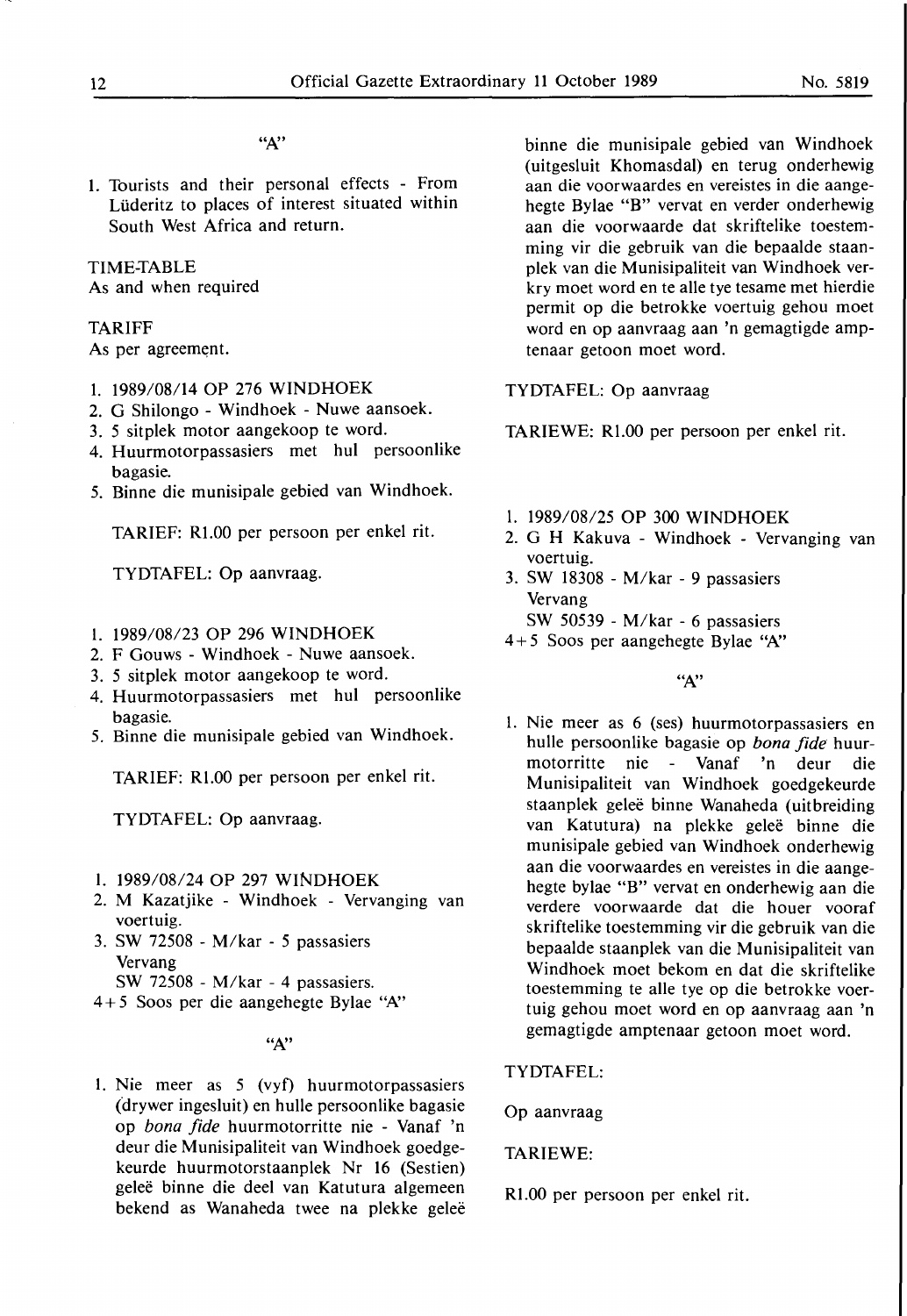- 1. 1989/08/25 OP 302 WINDHOEK
- 2. J J Human Windhoek Oordrag van OP 7831, OP 04357, OP 04362, OP 04363, OP 4360, OP00775 VANAF N. EYBERG + J. EYBERG.
- 3. SW 4719 Leunwa 16329 kg SW 31441 - Leunwa - 27000 kg SW 27693 - Leunwa - 27000 kg SW 2369 - Leunwa - 30000 kg
	- SW 5744 Leunwa 24000 kg
	- SW 18009 Leunwa 16614 kg
- 4 + *5* Soos per die aangehegte Bylae "A + B"

*"N'* 

- I. Huishoudelike kiosks, kombuiseenhede, sluitkaste, luidsprekertoestelle, kabinette, klerehouers, klererakke, kleedtafels, speelhokke, kamerverdelerskerms, huishoudelike staanders, huishoudelike bedieningswaentjies, groenterakke, radios, vleisbraaistelle, vleisbraairoosters, strandsambrele, sofas, bandopnemers, asbakkies op voetstukke gemonteer, sofas, medisynekassies, skeerkassies, wastafels, pouffs, neontekens, toonbanke, elektriese skakelrei en skakelborde asook kuriositeite synde Kavango en/of Owambo sneewerk
	- (a) Binne Suidwes-Afrika;
	- (b) Vanaf 'n plek gelee binne Suidwes-Afrika na 'n plek op die Suidwes-Afrika/Republiek van Suid-Afrika grens te Nakop, Noordoewer of Swakopmund;
	- (c) Vanaf 'n plek op die Suidwes-Afrika/Republiek van Suid-Afrika grens te Nakop, Noordoewer of Swakopmund na 'n plek gelee binne Suidwes-Afrika; en
	- (d) Vanaf 'n plek op die Suidwes-Afrika/Republiek van Suid-Afrika grens tydens deurvervoer na 'n ander plek geleë op die Suidwes-Afrika/Republiek van **Suid-Afrika** grens.
- **2.** Stoffeerstowwe, tapyte, vloermatte, gordyne, kussings en ander meubelstowwe slegs waar sodanige items deel vorm van die items in paragraaf 1, hierbo, gespesifiseer en bestem is vir gebruik in 'n bepaalde woning en oorspronklik tesame met die items verkoop is en gelyktydig daarmee vervoer word
	- (a) Binne Suidwes-Afrika;
- (b) Vanaf 'n plek gelee binne Suidwes-Afrika na 'n plek op die Suidwes-Afrika/Republiek van Suid-Afrika grens te Nakop, Noordoewer of Swakopmund;
- (c) Vanaf 'n plek op die Suidwes-Afrika/Republiek van Suid-Afrika grens te Nakop, Noordoewer of Swakopmund na 'n plek geleë binne Suidwes-Afrika; en
- (d) Vanaf 'n plek op die Suidwes-Afrika/Republiek van Suid-Afrika grens tydens deurvervoer na 'n ander plek geleë op die Suidwes-Afrika/Republiek van Suid-Afrika grens.
- 3. Eie ambagsgereedskap in gebruik vir eie gebruik alleenlik -
	- (a) Binne Suidwes-Afrika;
	- (b) Vanaf 'n plek gelee binne Suidwes-Afrika na 'n plek op die Suidwes-Afrika/Republiek van Suid-Afrika grens te Nakop, Noordoewer of Swakopmund;<br>Vanaf 'n plek op die
	- (c) Vanaf 'n plek op die Suidwes-Afrika/Republiek van Suid-Afrika grens te Nakop, Noordoewer of Swakopmund na 'n plek geleë binne Suidwes-Afrika; en<br>Vanaf 'n plek op die Suidw
	- (d) Vanaf 'n plek op die Suidwes-Afrika/Republiek van Suid-Afrika grens tydens deurvervoer na 'n ander plek geleë op die Suidwes-Afrika/Republiek van Suid-Afrika grens.
- 4. Eie onderdele wat benodig word vir die onmiddelike *bona fide* herstel van eie voertuie en/of dele daarvan wat defek geraak het en wat weens dringende, omstandighede spoedeisend herstel moet word, uitgesluit enige aflewering aan 'n besigheidsperseel ter aanvulling van voorrade  $-$ 
	-
	- (a) Binne Suidwes-Afrika;<br>(b) Vanaf 'n plek geleë binne Suidwes-Afrika na 'n plek op die Suidwes-Afrika/Republiek van Suid-Afrika grens te Nakop, Noordoewer of Swakopmund;
	- (c) Vanaf 'n plek op die Suidwes-Afrika/Republiek van Suid-Afrika grens te Nakop, Noordoewer of Swakopmund na 'n plek geleë binne Suidwes-Afrika; en
	- (d) Vanaf 'n plek op die Suidwes-Afrika/Republiek van Suid-Afrika grens tydens deurvervoer na 'n ander plek geleë op die Suidwes-Afrika/Republiek van Suid-Afrika grens.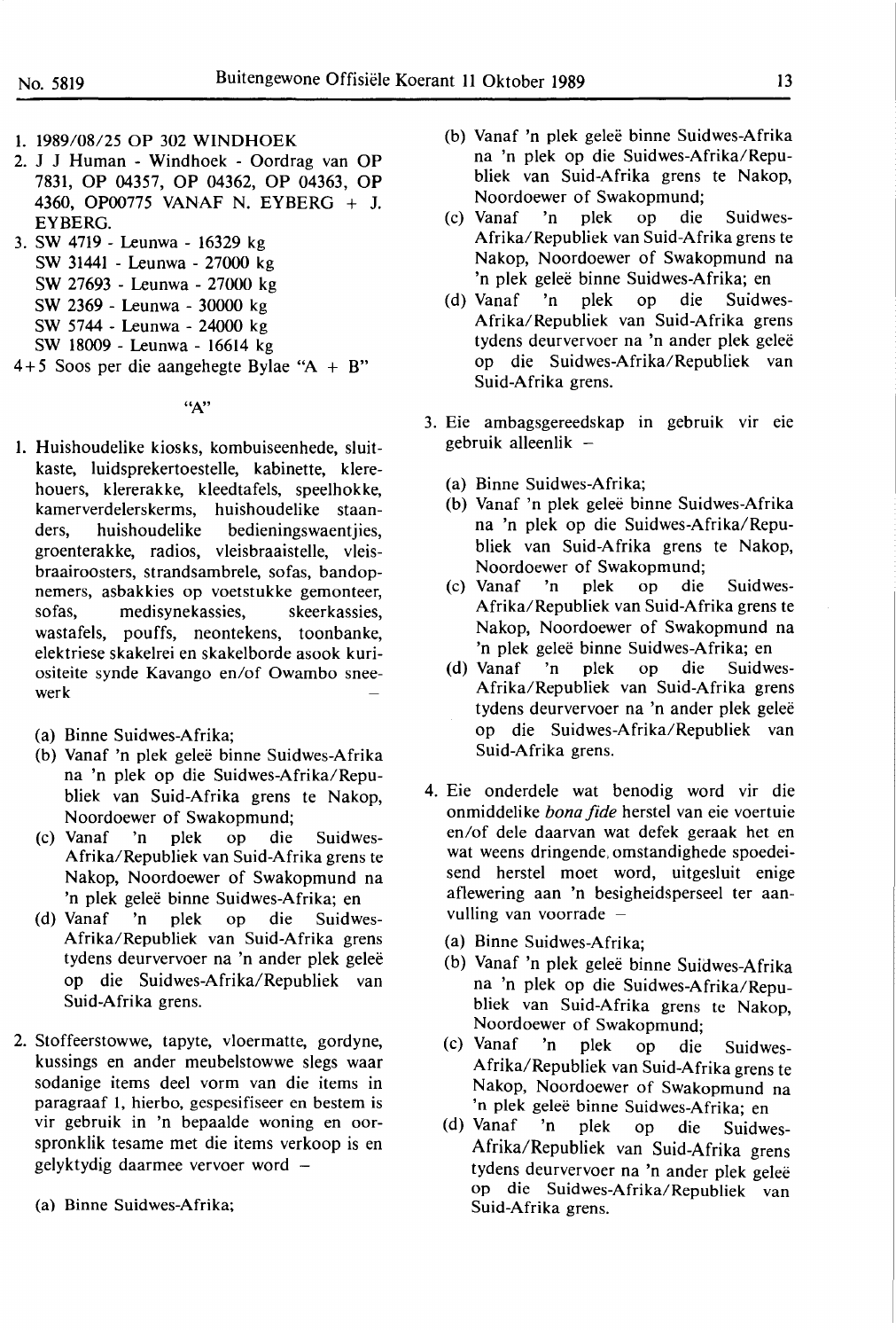- 5. Eie defekte masjinerie en/of dele daarvan vir dringende herstel  $-$ 
	- (a) Binne Suidwes-Afrika;
	- (b) Vanaf 'n plek gelee binne Suidwes-Afrika na 'n plek op die Suidwes-Afrika/Republiek van Suid-Afrika grens te Nakop, Noordoewer of Swakopmund;<br>Vanaf 'n plek op die
	- (c) Vanaf 'n plek op die Suidwes-Afrika/Republiek van Suid-Afrika grens te Nakop, Noordoewer of Swakopmund na 'n plek geleë binne Suidwes-Afrika; en
	- (d) Vanaf 'n plek op die Suidwes-Afrika/Republiek van Suid-Afrika grens.
- 6. Eie 60 (sestig) liter smeerolie per enkel rit vir gebruik onderweg  $-$ 
	- (a) Binne Suidwes-Afrika;
	- (b) Vanaf 'n plek gelee binne Suidwes-Afrika na 'n plek op die Suidwes-Afrika/Republiek van Suid-Afrika grens te Nakop, Noordoewer of Swakopmund;
	- (c) Vanaf 'n plek op die Suidwes-Afrika/Republiek van Suid-Afrika grens te Nakop, Noordoewer of Swakopmund na 'n plek geleë binne Suidwes-Afrika; en
	- (d) Vanaf 'n plek op die Suidwes-Afrika/Republiek van Suid-Afrika grens tydens deurvervoer na 'n ander plek geleë op die Suidwes-Afrika/Republiek van Suid-Afrika grens.
- 7. Oorhoofse projektors, projektorskerms, elektriese projektors, klank/skyfie projektors en toebehore van die gemelde projektors en projektorskerms ten behoewe van Edumeds (Edms) Bpk - Vanaf 'n plek op die Suidwes-Afrika/ Republiek van Suid-Afrika grens te Nakop of Noordoewer na die *bona fide* plek van besigheid van Edumeds (Edms) Bpk te Windhoek.
- 8. Individuele stoele wat in geheel vervaardig is en vir doeleiendes van vervoer (tesame met of sonder in geheel vervaardigde sitkamer stelle) gedeeltelik afgetakel is behorende aan en uitsluitlik ten behoewe van Steel Bros. (Edms) Bpk - Vanaf 'n plek op die Suidwes-Afrika/Republiek van Suid-Afrika grens te Nakop na plekke gelee binne Suidwes-Afrika waar dit deur die houer saamgestel moet word alvorens dit aan die geadresseerde afgelewer mag word.

 $"R"$ 

- 1. Doodskiste in verskillende groottes uitsluitlik ten behoewe van Avbob (Begrafnisdiens) Bpk. - Binne Suidwes-Afrika.
- 2. Doodskiste in verskillende groottes uitsluitlik ten behoewe van Avbob (Begrafnisdiens) Bpk. - Vanaf 'n plek op die Suidwes-Afrika grens te Nakop of Noordoewer na plekke gelee binne Suidwes-Afrika.
- 1. 1989/08/28 OP 304 WINDHOEK
- 2. N Kangeri Windhoek Bykomende magtiging.
- 3. SW 60727 Bus 8475 kg
- $4+5$  Soos per die aangehegte Bylae "A".

# AANHANGSEL "A"

1. Persone en hul persoonlike bagasie - Vanaf Otjinene na die terminus te Windhoek in Hendrik Isaakstraat en terug onderhewig aan die voorwaarde dat persone slegs te Otjinene of die terminus te Hendrik Isaakstraat opgelaai of afgelaai mag word.

# ROETEBESKRYWlNG

Vanaf Otjinene met grootpad 70 oor Summerdown, Steinhausen en Omitara tot by die aansluiting met hoofpad B6 tussen Gobabis en Windhoek, dan met hoofpad B6 tot by die aansluiting te Windhoek met Gobabisweg, dan oor Gobabisweg, Klein Windhoekweg, Kaiserstraat, P A de Wetstraat en Hendrik Isakstraat en terug oor dieselfde roete.

**TYDTAFEL:** 

**VERTREK: ARRIVEER:** 

| Otjinene Vrydae 20h00 Windhoek Saterdae |                       |
|-----------------------------------------|-----------------------|
|                                         | 01h00                 |
| Windhoek Sondae                         | Otiinene Sondae 18h00 |
| 13h00                                   |                       |

#### TARIEF:

Rl2,50 per persoon per enkel rit.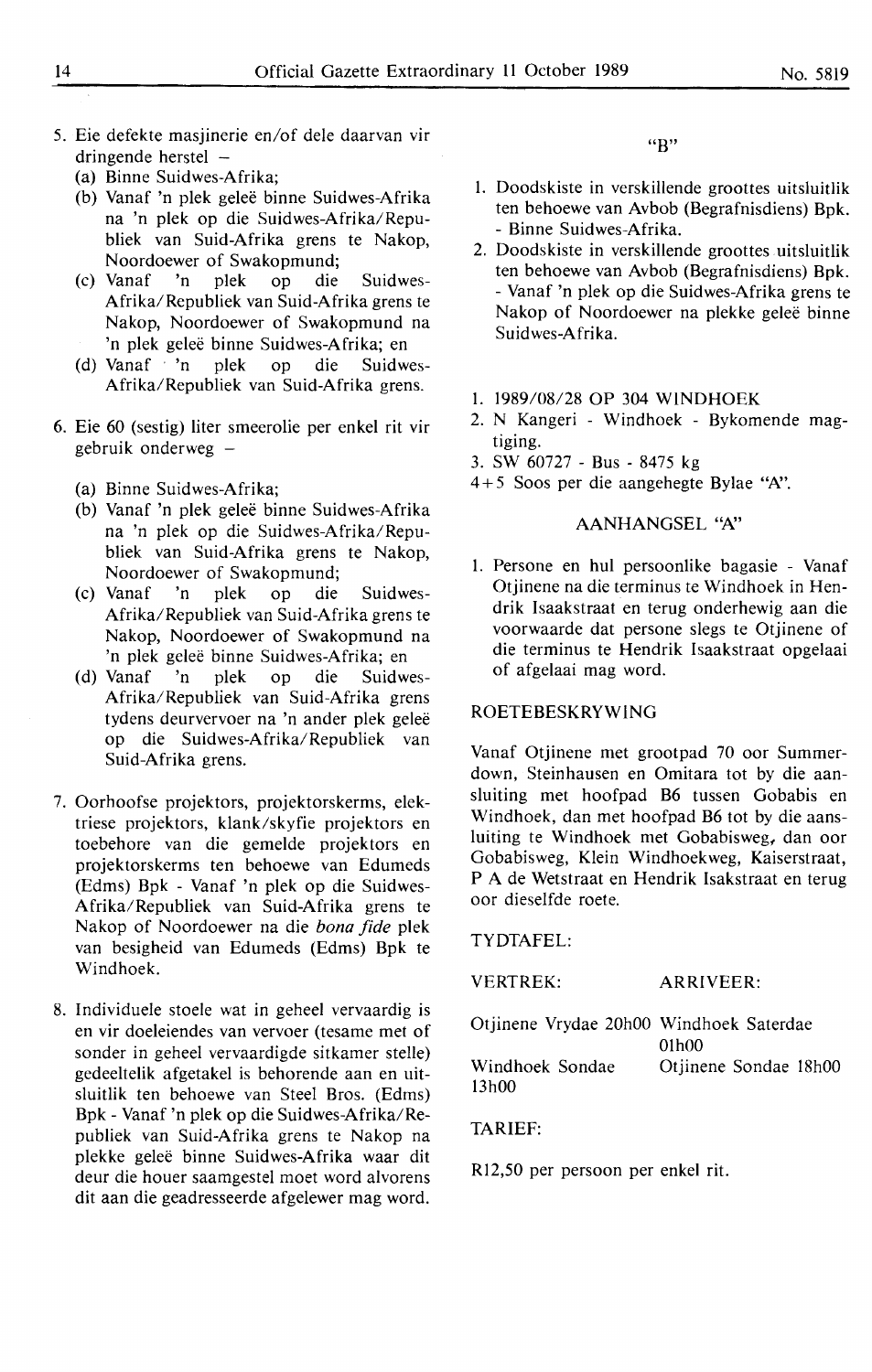- 1. 1989/08/29 Op 307 WINDHOEK
- 2. R Edward Windhoek Nuwe aansoek.
- 3. SW 35059 Kombi 9 passasiers.
- 4. Huurmotorpassasiers met hul persoonlike bagasie.
- 5. Binne die munisipale gebied van Windhoek.
- 1. 1989/08/30 Op 311 WINDHOEK
- 2. R Gideon Windhoek Oordrag van OP 06589 vanaf T Gideon.
- 3. Voertuig aangekoop te word.
- 4+ 5 Soos per die aangehegte Bylae "N'.

*"N'* 

- 1. Nie meer as 6 (ses) persone (drywer ingesluit) op *bona fide* taxiritte nie asook hulle persoonlike bagasie - Vanaf:
	- (a) 'n woning gelee binne die gedeelte van Katutura omsluit deur Compoundstraat, Claudius Kandovazustraat, Andrew Mogaliestraat, Centrallaan en Mike Shimbulistraat na 'n ander woning of besigheidsplek gelee binne die gemelde deel van Katutura of vanaf 'n besigheidsplek gelee binne die gemelde deel van Katutura na 'n ander besigheidsplek of woning geleë binne die gemelde deel van Katutura;
	- (b) die deur die Munisipaliteit van Windhoek goedgekeurde taxistaanplek gelee binne die gedeelte van Katutura omsluit deur Compoundstraat, Claudius Kandovazustraat, Andrew Mogaliestraat, Centrallaan en Mika Shimbulistraat en vanaf wonings of besigheidsplekke gelee binne die gemelde deel van Katutura na plekke gelee binne die munisipale gebied van Windhoek;
	- (c) die taxistaanplek in Talstraat en die staanplek by Windhoek spoorwegstasie na plekke gelee binne die gedeelte van Katutura omsluit deur Compoundstaat, Claudius Kandovazustraat, Andrew Mogaliestraat, Centrallaan en **Mika** Shimbulistraat;
	- (d) 'n woning of besigheidsplek (insluitende sportvelde) geleë binne die munisipale gebied van Windhoek na plekke gelee binne die munisipale gebied van Windhoek na plekke geleë binne die gedeelte van Katutura omsluit deur Compound-

straat, Claudius Kandovazustraat, Andrew Mogaliestraat, Centrallaan en Mika Shimbulistraat; en

(e) die taxistaanplek in Talstraat en die taxistaanplek by Windhoek spoorwegstasie na plekke gelee binne die munisipale gebied van Windhoek uitgesluit vervoer na plekke gelee binne Khomasdal woonbuurt.

Die magtiging, hierbo uiteengesit, is onderhewig aan die voorwaardes in die aangehegte bylae "B" uiteengesit.

TYDTAFEL: Op aanvraag.

**TARIEWE:** 

volgens afstand:

- (a) Vir die eerste drie kilometer of gedeelte daarvan R1,00
- (b) Vir elke verdere kilometer of gedeelte daarvan R0,25
- (c) Vir bestellings ontvang gedurende die ure tussen 24H00 en 05H00 mag die tariewe met die helfte verhoog word.

TARIEF VIR DIE VERVOER VAN BAGASIE PER ITEM:

- (a) Persoonlike bagasie soos handsak, briewetas, sambreel en kamera GRATIS
- (b) Ander bagasie soos pakkette, reiskoffers en ander goedereR0,05

# 1. 1989/09/04 OP 320 **WINDHOEK**

- 2. J Namases Windhoek Nuwe aansoek.
- 3. 1 x 10 sitplek motor aangekoop te word.
- 4. Huurmotorpassasiers met hul persoonlike bagasie.
- 5. Binne die munisipale gebied van Windhoek.

TARIEF: Rl .00 per persoon per enkel rit.

TYDTAFEL: Op aanvraag.

- 1. 1989/09/04 OP 321 WINDHOEK
- 2. P Skriker Windhoek Nuwe aansoek.
- 3. SW 74185 Bussie 10 passasiers
- 4. Huurmotorpassasiers en hul persoonlike bagasie.
- 5. Binne Windhoek munisipale gebied.